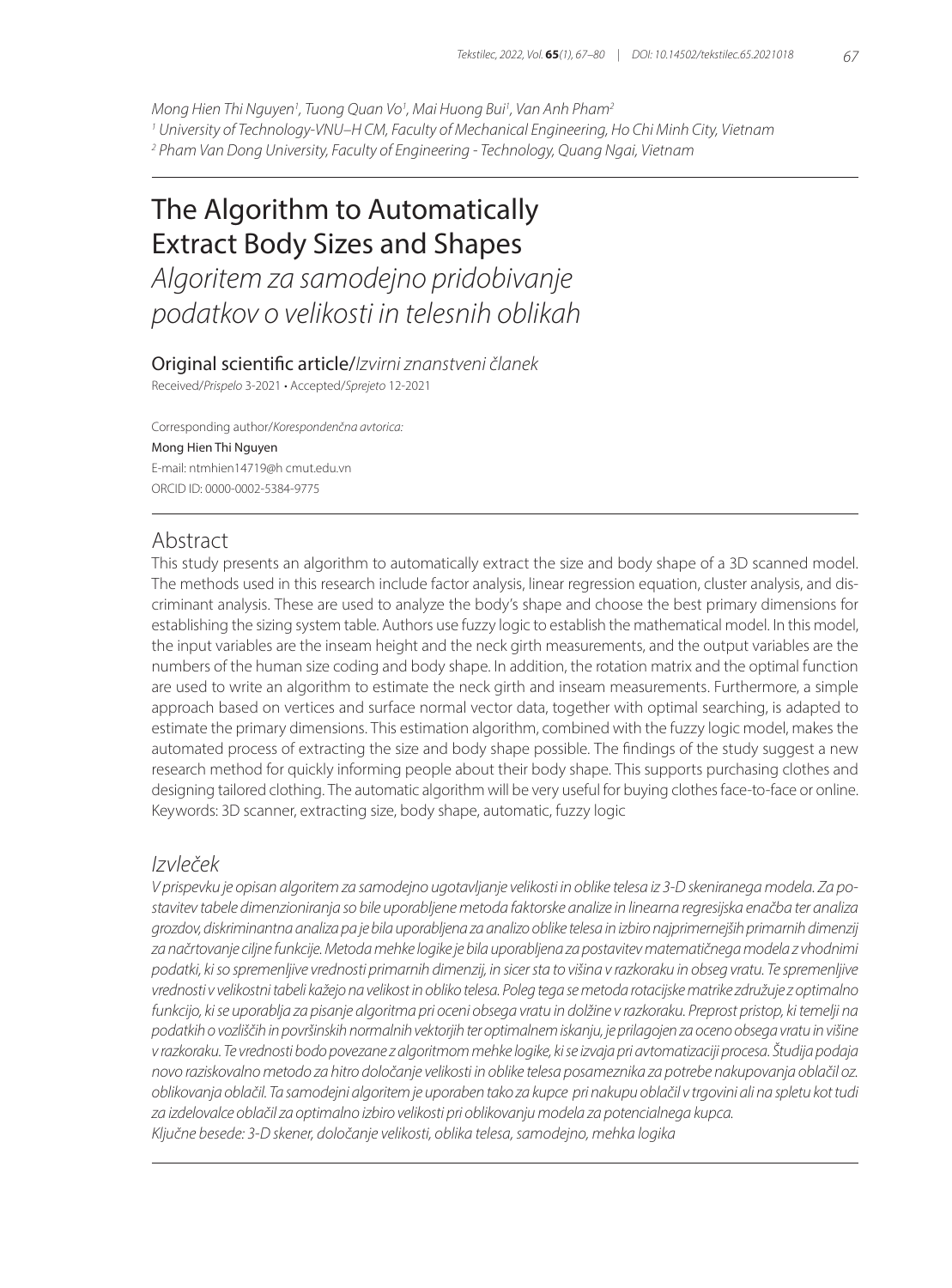# 1 Introduction

In the process of manufacturing garment technology, measurements have a significant impact on pattern making, establishing the sizing system tables, and analyzing the body shape. Much research has been done on measuring the human body with 3D scanners, which are widely used in the garment industry, such as creating avatars to illustrate the measurement method [1−4]. The authors extracted the measurements and saved body shapes using a 3D body scanner. In addition, 3D scanning also applies to assessing body movement and testing virtual samples [5]. This study was conducted on a sample consisting of 54 healthy males. Participants ranged in age from 9 - 37 years old, with an average height of 1.63-1.87 m with a weight range of 35‒95kg. The 3D body scanner is used to test the correlation between the body and the virtual samples [6‒9]. Updating anthropometric data will help garment and leather companies ensure product quality, so several studies have been aimed at extracting anthropometric data with 3D scanners [10-12]. The results of the 3D scanner are applied to classify the body shapes and are tested with the body dimensions [13-17]. Avatars of various sizes are created by automated 3D scanning. Avatars wear realistic clothes [18, 19]. This research aims at comparing the accuracy of the body's dimensions extracted by the 3D scanner to the real-life models. The first model wore underwear and clothes for scanning. The second model only wore underwear. The results show that the dimensions of the first model are larger than those of the second model [20]. In another study that used 3D scans to accurately determine the position of the bodies' necks for different types of neck shapes, the authors cut across the neck position on the 3D scanner. The results show that the neck girth has the shape of a

spline curve [21]. Measurements extracted from a 3D scanner were applied to the design of a 2D pattern or when simulating avatars [22-25]. There are many other studies about designing 3D pattern to be converted to 2D patterns [26, 27]. This shows that body dimensions on 3D scanners are used for establishing sizing tables, analyzing body shapes, researching the fit of clothes, simulation of 3D patterns, designing patterns, or designing a virtual costume. No research has been conducted on the subject of automatically extracting the size and body shapes through primary dimensions.

# 2 Material and Methodology

### *2.1 Material*

Data to perform measurement extraction on the 3D body scanner were collected from a group of young men aged 18−25 years. The numbers of the samples are calculated by equation 1:

$$
n = \frac{t^2 S^2}{m^2} \tag{1}
$$

where *n* is a number of samples, *S* is standard deviation,  $m = 1$ , and  $t = 2.58$ . The total number of people attending this sampling measurement process is 542.

The dimensions to input into the equation for the extracted measurements are the neck girth and inseam height. These are two variables to put into the equation to get the fit size and body shape. The dimension of the neck girth is determined by 3 points: the front neck hollow point (a), the neck point that intersects the shoulder and the neck (b), and the point on the seventh cervical vertebra (c). The inseam height is determined from the bottom to the floor (d) (Figure 1), [28].



*Figure 1: The neck girth and inseam height*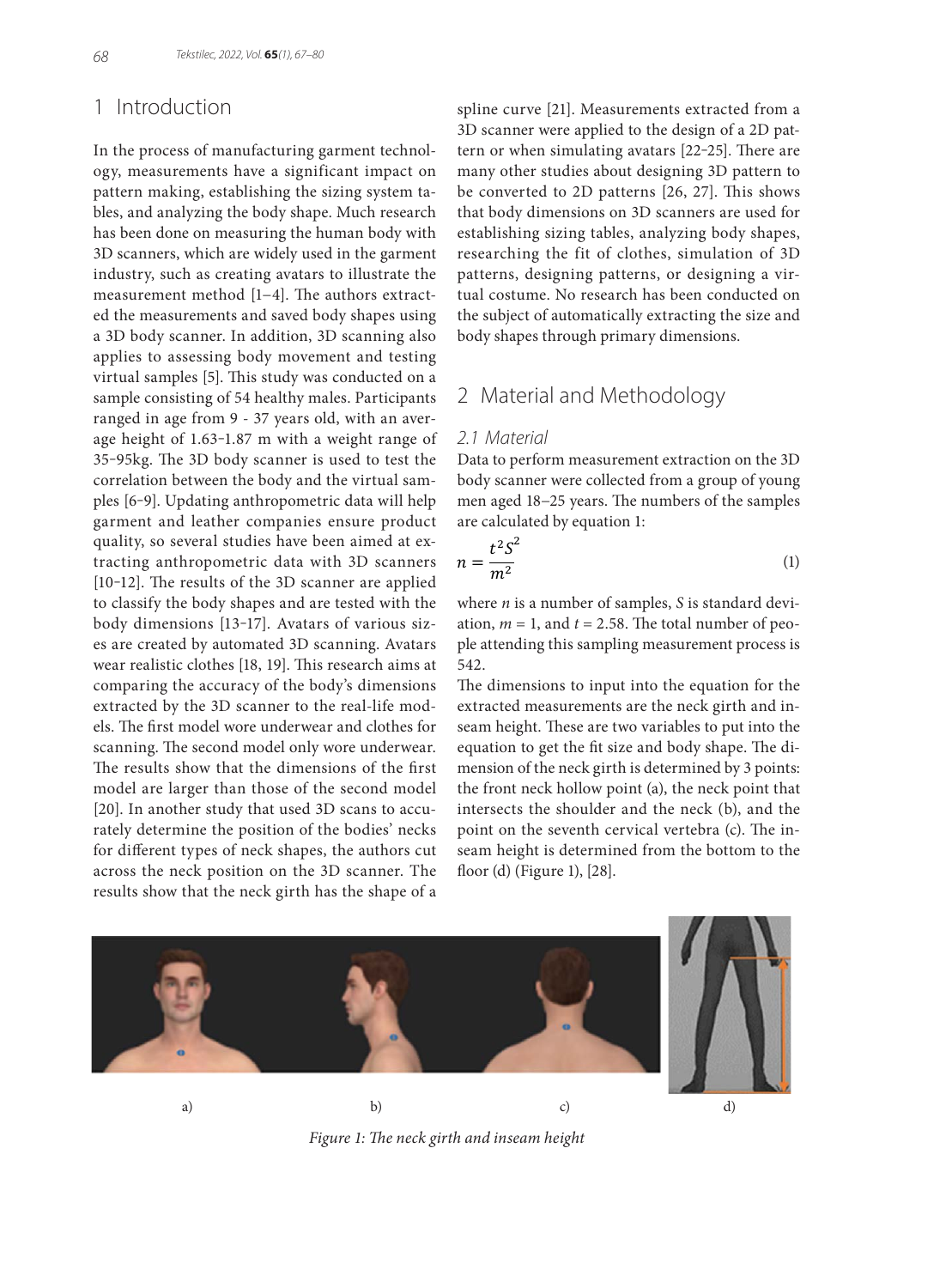### *2.2 Methodology*

The Matlab software uses the fuzzy logic method to extract the size and shape.

The interpolation and optimization method in the algorithm automatically extracts two primary dimensions and combines them with the fuzzy logic method to extract size and body shapes.

# 3 Results and Discussion

#### *3.1 The size selection model*

The mathematical model includes the sizing system data and two primary dimensions (Figure 2). These two primary dimensions are the inputs of the fuzzy controller. The first output is the size, and the second output is the size's shape. In every dimension group, the boundary conditions are different, such as 37.26 cm ≤ x1 ≤ 44.02 cm, and 62.5 cm ≤ x2 ≤ 87.5 cm. Subsequently, the results of the simulation are compared with the coding size and body shape in the size system given in Table 1. The values of the model's set parameters are the results of establishing the sizing system table. Two output variables are the coding size and sign shape. The range values of the two variables depend on the limitation and show differences between selecting the size by the traditional or the fuzzy method. There are five membership functions for input 1, and five membership functions for input 2.

#### *3.2 The coding sizing system table*

The coding sizing system table is added with two information columns: the coding size column and the inseam measurement column. The coding size column is numbered from 1-24. Inseam measurement is coded according to the group. Group A is 65 cm, group B is 70 cm, group C is 75 cm, group D is 80 cm and group E is 85 cm. In this table, every group has a different range of the inside leg measurement (Table 1). This range is the standard deviation of the inseam.

#### *3.3 The Input-Output of the fuzzy logic*

There are two variables for the input and two variables for the output of the fuzzy controller. Each input has multiple membership functions, such as the first input, which has five membership functions: very small, small, average, large, and very large (Figure 3a). The second input is the inseam dimension, which has five membership functions: very short, short, average, high, very high (Figure 3b).



*Figure 2: Selecting the size and the size's shape in fuzzy techniques*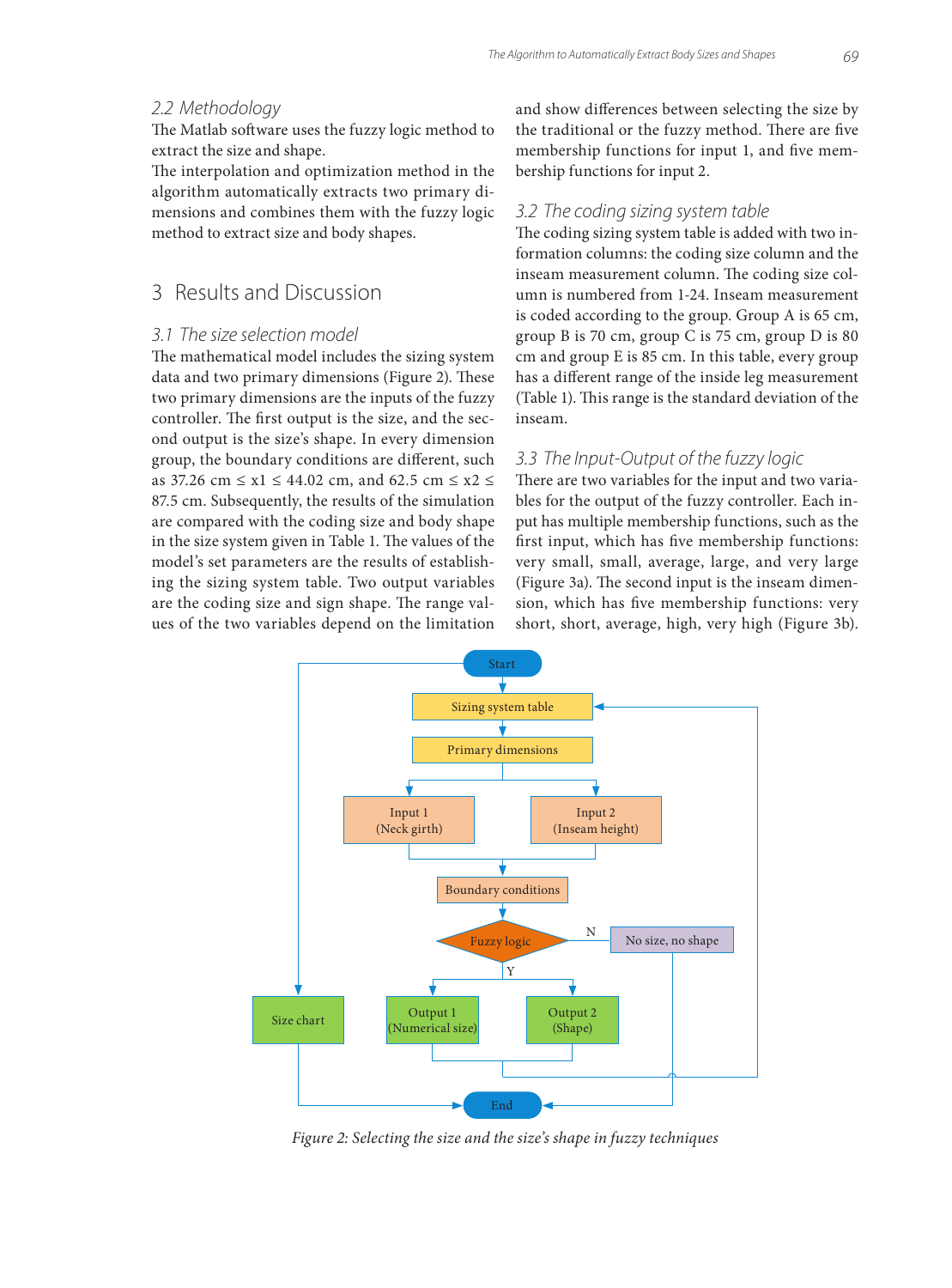# *Table 1: The coding of groups*

| Group A: Inseam length [62.5-67.5 cm] |              |                |                |                |                |  |  |  |
|---------------------------------------|--------------|----------------|----------------|----------------|----------------|--|--|--|
| Sign size                             | $65/A1-1$    | $71/A2-1$      | $77/A3-2$      | $83/A4 - 2$    |                |  |  |  |
| Coding size                           | $\mathbf{1}$ | $\overline{2}$ | 3              | $\overline{4}$ |                |  |  |  |
| Sign shape                            | $\mathbf{1}$ | $\mathbf{1}$   | $\overline{2}$ | 2              |                |  |  |  |
| Neck girth (cm)                       | 37.73        | 38.66          | 39.60          | 40.53          |                |  |  |  |
| Inseam (cm)                           | 65           | 65             | 65             | 65             |                |  |  |  |
| Group B: Inseam length [67.5-72.5 cm] |              |                |                |                |                |  |  |  |
| Sign size                             | $65/B5-1$    | $71/B6-1$      | 77/B7-2        | $83/B8-2$      | 89/B9-3        |  |  |  |
| Coding size                           | 5            | 6              | 7              | 8              | 9              |  |  |  |
| Sign shape                            | $\mathbf{1}$ | $\mathbf{1}$   | $\overline{c}$ | $\overline{2}$ | $\overline{3}$ |  |  |  |
| Neck girth (cm)                       | 38.25        | 39.18          | 40.12          | 41.05          | 41.99          |  |  |  |
| Inseam (cm)                           | 70           | 70             | 70             | 70             | 70             |  |  |  |
| Group C: Inseam length [72.5-77.5 cm] |              |                |                |                |                |  |  |  |
| Sign size                             | 65/C10-1     | 71/C11-1       | 77/C12-2       | 83/C13-2       | 89/C14-4       |  |  |  |
| Coding size                           | 10           | 11             | 12             | 13             | 14             |  |  |  |
| Sign shape                            | $\mathbf{1}$ | $\mathbf{1}$   | $\overline{2}$ | $\overline{2}$ | $\overline{4}$ |  |  |  |
| Neck girth (cm)                       | 38.77        | 39.70          | 40.64          | 41.57          | 42.51          |  |  |  |
| Inseam (cm)                           | 75           | 75             | 75             | 75             | 75             |  |  |  |
| Group D: Inseam length [77.5-82.5 cm] |              |                |                |                |                |  |  |  |
| Sign size                             | $65/D15-1$   | $71/D16-1$     | 77/D17-2       | 83/D18-2       | 89/D19-4       |  |  |  |
| Coding size                           | 15           | 16             | 17             | 18             | 19             |  |  |  |
| Sign shape                            | $\mathbf{1}$ | $\mathbf{1}$   | $\overline{2}$ | $\overline{c}$ | $\overline{4}$ |  |  |  |
| Neck girth (cm)                       | 39.29        | 40.22          | 41.16          | 42.09          | 43.03          |  |  |  |
| Inseam (cm)                           | 80           | 80             | 80             | 80             | 80             |  |  |  |
| Group E: Inseam length [82.5-85 cm]   |              |                |                |                |                |  |  |  |
| Sign size                             | $65/E20-1$   | $71/E21-1$     | 77/E22-2       | $83/E23-2$     | 89/E24-4       |  |  |  |
| Coding size                           | 20           | 21             | 22             | 23             | 24             |  |  |  |
| Sign shape                            | $\mathbf{1}$ | $\mathbf{1}$   | $\overline{2}$ | 2              | $\overline{4}$ |  |  |  |
| Neck girth (cm)                       | 39.81        | 40.74          | 41.68          | 42.61          | 43.55          |  |  |  |
| Inseam $(m)$                          | 85           | 85             | 85             | 85             | 85             |  |  |  |



*Figure 3: a) The flowchart of membership functions of the first input, (b) The flowchart of the membership functions of the second input*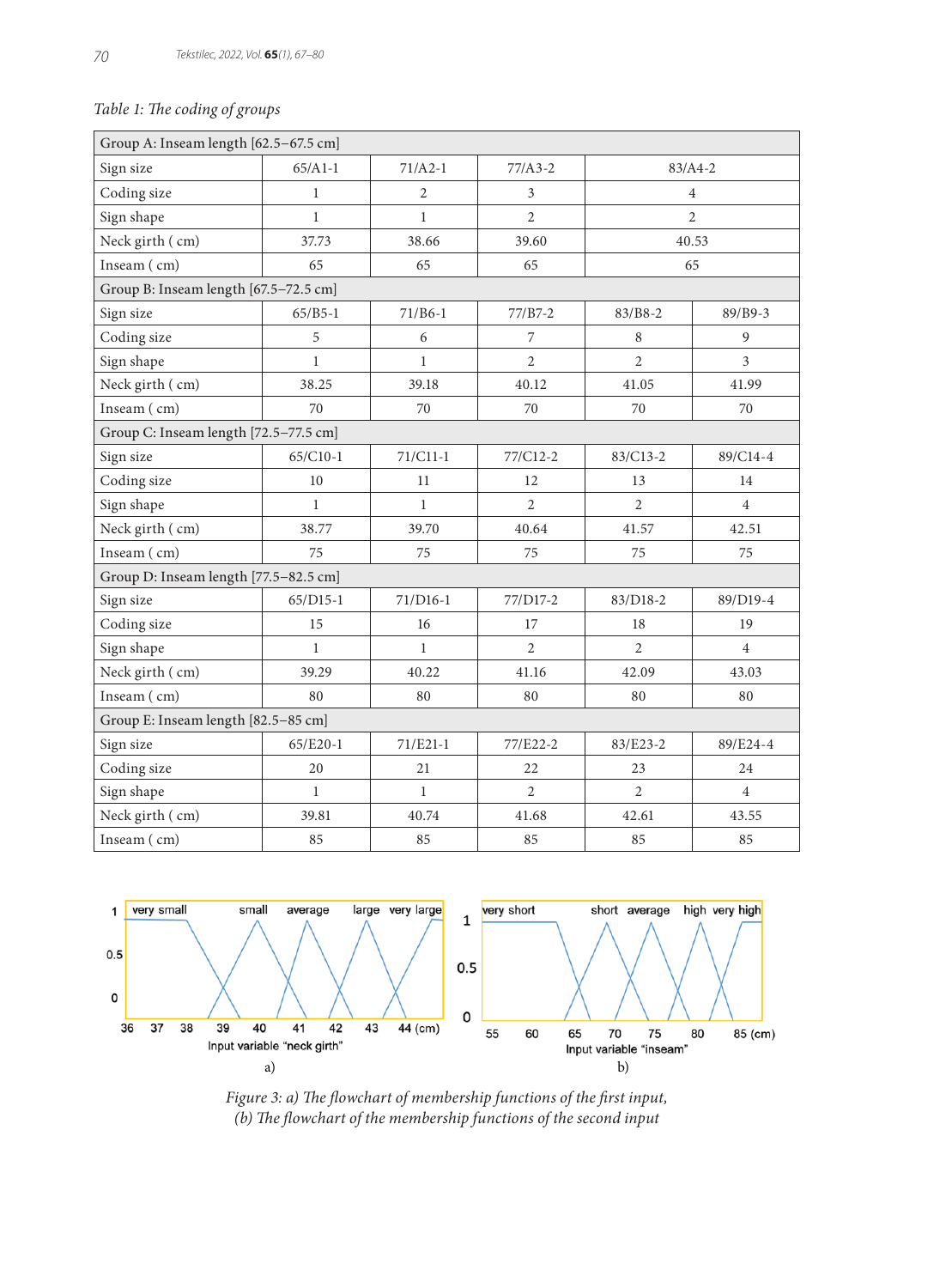Additionally, there are 24 output membership functions for the valve output 1 on the system (S1, S2, S3, S4, S5, S6, S7, S8, S9, S10, S11, S12, S13, S14, S15, S16, S17, S18, S19, S20, S21, S22, S23, S24), and the result is numerical 1, 2, 3, 4, 5, 6, 7, 8, 9, 10, 11, 12, 13, 14, 15, 16, 17, 18, 19, 20, 21, 22, 23, 24. In output 2, there are four shapes (trapezoid short leg, trapezoid tall



*Figure 4: Curved plane fuzzy logic of the algorithm result*

height, oval, and rectangle). They are coded as 1, 2, 3, 4. These outputs are all constants (Table 2). The curved plane of the fuzzy logic for the algorithm results (Figure 4) shows that there is a difference between the sizes of the four body shapes. It is perfectly consistent with the size chart setup results.

### *3.4 Flowchart for automatic extraction of size and body shape from 3D scanner data*

The Matlab software uses the established size chart and built in algorithm to automatically estimate the neck girth and inseam, presented in flowchart form (Figure 5).

### *3.5 The process of automating the body scan to extract the size and body shape*

The process of extracting the size and body shape is automated by using the algorithm to estimate the neck's girth and the inseam height measurements on the Matlab software. In this algorithm, the neck measurement process on the 3D scan database follows two schemes. In the options, a theta is the angle between the plane D and the floor; the D-plane contains the neck hollow and is perpendicular to the model's symmetry plane.

*Table 2: The range of the parameters of membership functions for input variables*

| The first input     |                             |              |                     |                                                                                                                                                                            |                |  |
|---------------------|-----------------------------|--------------|---------------------|----------------------------------------------------------------------------------------------------------------------------------------------------------------------------|----------------|--|
| Membership function | Parameter (cm)              | Size         | Membership function | Parameter (cm)                                                                                                                                                             | Size           |  |
| Very small          | [3726 37.73 38.20]          | $\mathbf{1}$ |                     | [40.06 40.53 41]                                                                                                                                                           | $\overline{4}$ |  |
|                     | [37.78 38.25 38.72]         | 5            |                     | [40.5841.0541.52]                                                                                                                                                          | 8              |  |
|                     | [38.30 38.77 39.24]         | 10           |                     | [41.10 41.57 42.04]                                                                                                                                                        | 13             |  |
|                     | [38.82 39.29 39.76]         | 15           | Large               | [41.61 42.09 42.56]                                                                                                                                                        | 18             |  |
|                     | [39.34 39.81 40.28]         | 20           |                     | $[42.14 \, 42.61 \, 43.08]$                                                                                                                                                | 23             |  |
|                     | [37.26 38.77 40.28]         |              |                     | [41.52 41.99 42.46]<br>[42.04 42.51 42.98]<br>[42.5643.0343.50]<br>[43.0843.5544.02]<br>The second input<br>[60, 65, 70]<br>[657075]<br>[707580]<br>[758085]<br>[80 85 90] |                |  |
| Small               | [38.19 38.66 39.13]         | 2            |                     |                                                                                                                                                                            | 9              |  |
|                     | $[38.71 \, 39.18 \, 39.65]$ | 6            |                     |                                                                                                                                                                            | 14             |  |
|                     | $[39.23\ 39.70\ 40.17]$     | 11           | Very large          |                                                                                                                                                                            | 19             |  |
|                     | [39.7540.2240.69]           | 16           |                     |                                                                                                                                                                            | 24             |  |
|                     | [40.27 40.74 41.21]         | 21           |                     | [41.52 42.77 44.02]                                                                                                                                                        |                |  |
|                     | [38.19 39.7 41.21]          |              |                     | [40.0641.5743.08]                                                                                                                                                          |                |  |
|                     | [39.13 39.60 40.07]         | 3            | Membership function | Parameter (cm)                                                                                                                                                             |                |  |
| Average             | [39.6540.1240.59]           | 7            | Very short          |                                                                                                                                                                            |                |  |
|                     | [40.17 40.64 41.11]         | 12           | Short               |                                                                                                                                                                            |                |  |
|                     | [40.69 41.16 41.63]         | 17           | Average             |                                                                                                                                                                            |                |  |
|                     | $[41.21 \; 41.68 \; 42.15]$ | 22           | High                |                                                                                                                                                                            |                |  |
|                     | $[39.13 \, 40.64 \, 42.15]$ |              | Very high           |                                                                                                                                                                            |                |  |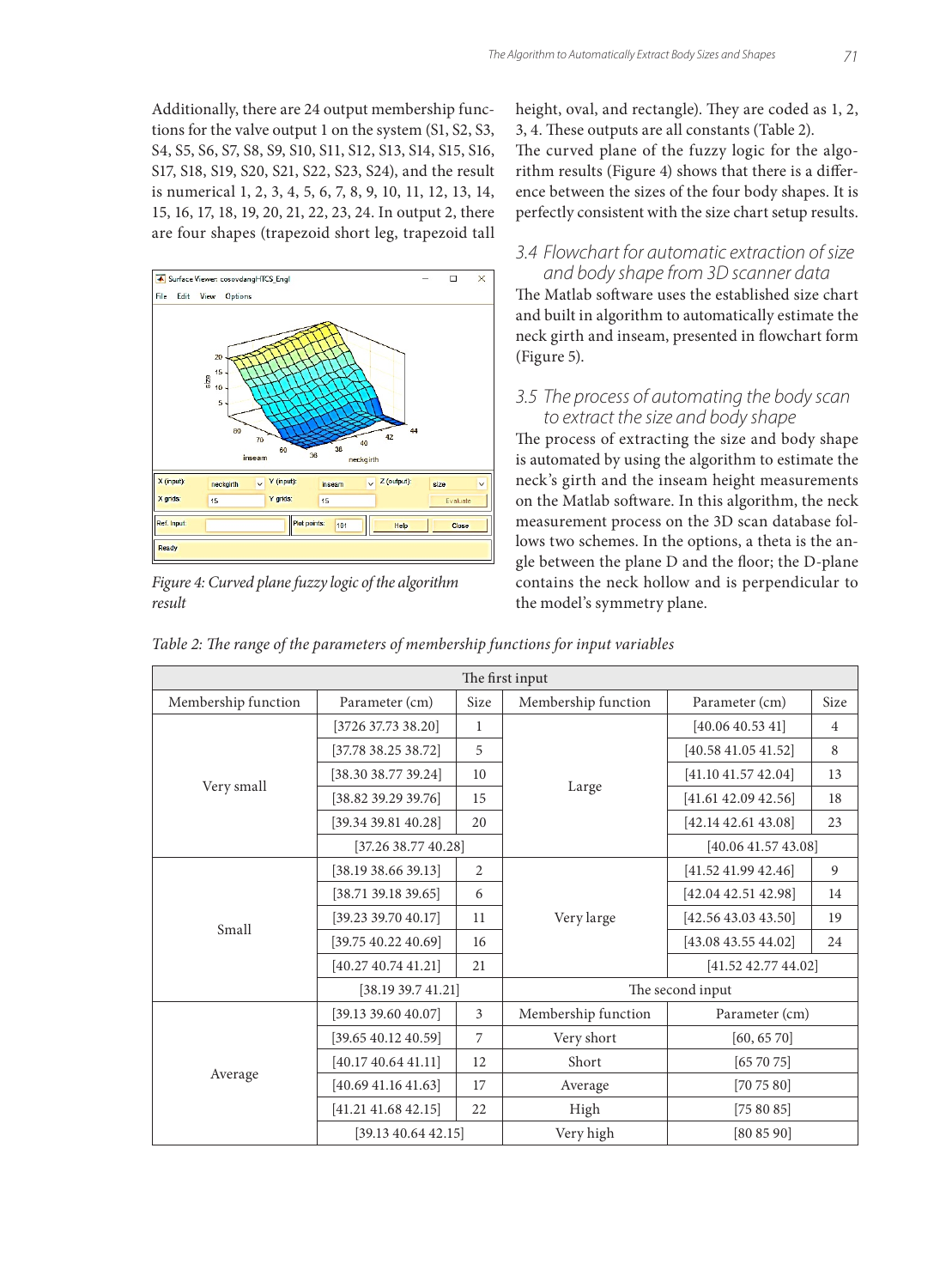

*Figure 5: Automated flowchart for extracting size and body shape from 3D scanner data*

**Case 1:** Estimate the neck girth by scanning the neck hollow

Using data from a 3D scanned object in \*.obj file format (Figure 6), including three-dimensional position coordinates and corresponding unit normal vectors, a point on the face of object is defined by a vector, where  $v_x$ ,  $v_y$  and  $v_z$  are components of the position vector,  $vn_x$ ,  $vn_y$  and  $vn_z$  are elements of the normal vector with respect to the coordinate axes x, y, z. The process of estimating the neck girth is performed in 4 stages in the first case (Figure 7).



*Figure 6: a) The original coordinate system and the co-ordinate system at the cervical point, b) The point coordinates and vector on the scanned model are scanned*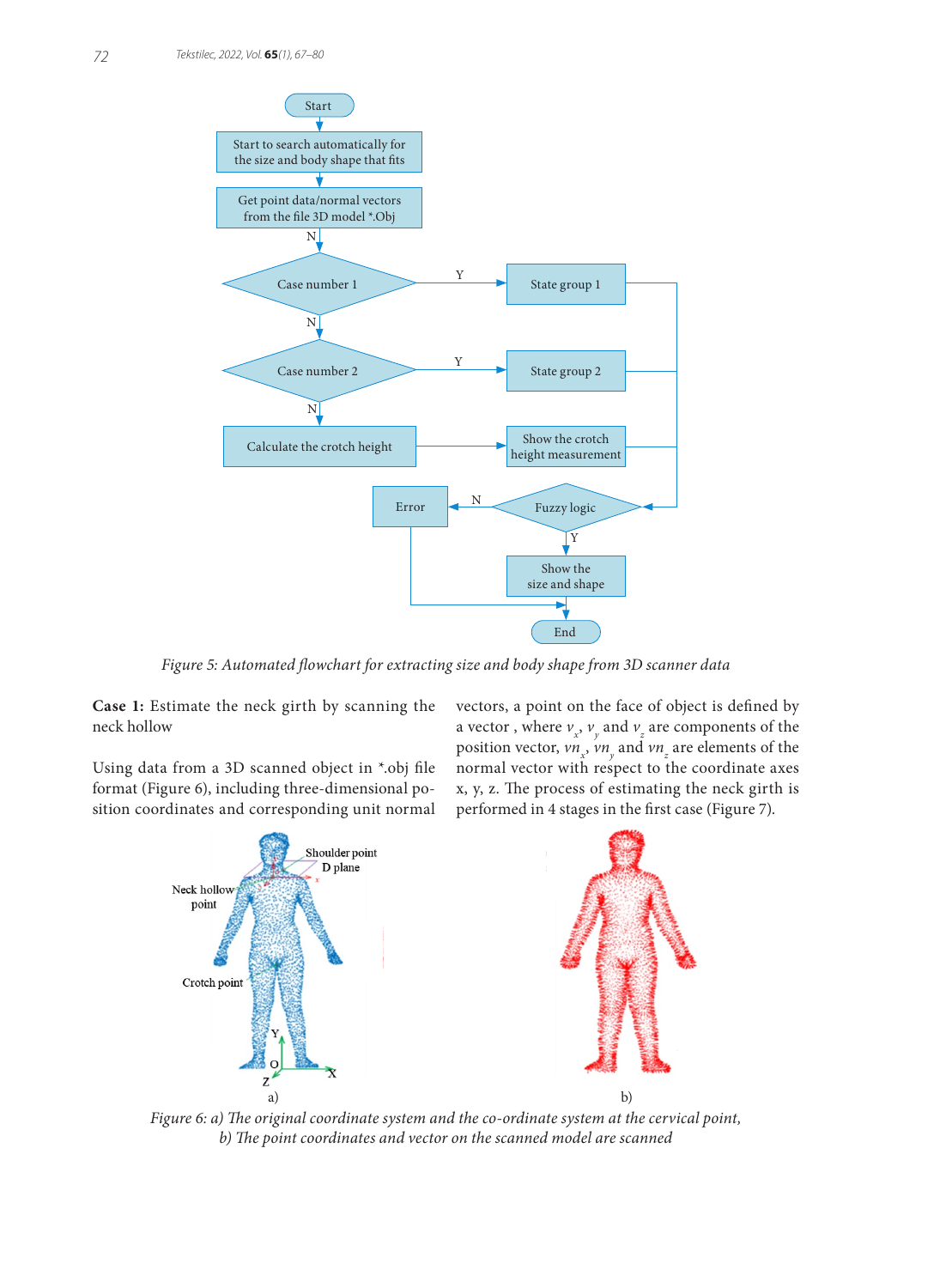

*Figure 7: The algorithm to estimate the neck measurement according to case 1*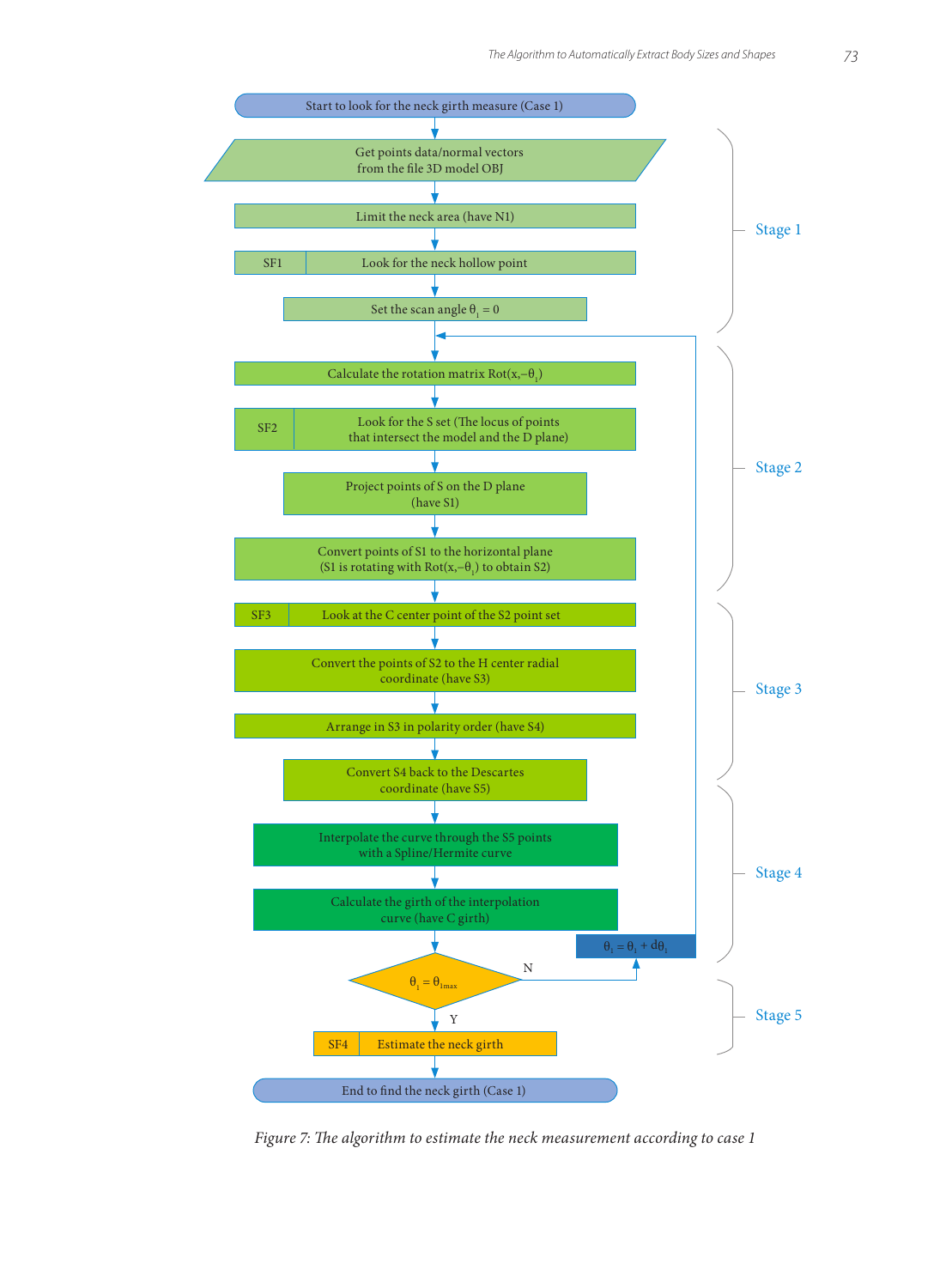Subfunctions for that algorithm in case 1 (Figure 8):



*Figure 8: Subfunctions in case 1*

*The first stage:* Prepare the scanned model data and the limited neck region data. Next, find the hollow point of the neck by searching for a point whose normal vector is closest to the normal vector of the xoy-plane. Assign the original scan angle (Figure 9).

*The second stage:* Calculate the rotation matrix.

Here:

$$
Rot(x, -\theta_1) = \begin{bmatrix} R_1 & 0 \\ 0 & I \end{bmatrix}
$$

$$
R_1 = \begin{bmatrix} 1 & 0 & 0 \\ 0 & \cos(-\theta_1) & -\sin(-\theta_1) \\ 0 & \sin(-\theta_1) & \cos(-\theta_1) \end{bmatrix}; O_{3 \times 3}, I_{3 \times 3};
$$

where  $O_{3x3}$  and  $I_{3x3}$  are zero and unit matrixes. θ is the angle between the D-plane and the xoz-plane.



*Figure 9: Limiting scanning data to the neck area*

Then, search for the set S (a set of neighborhood points that intersect the 3D scan and the D plane). If you project the points of the set S onto the D-plane,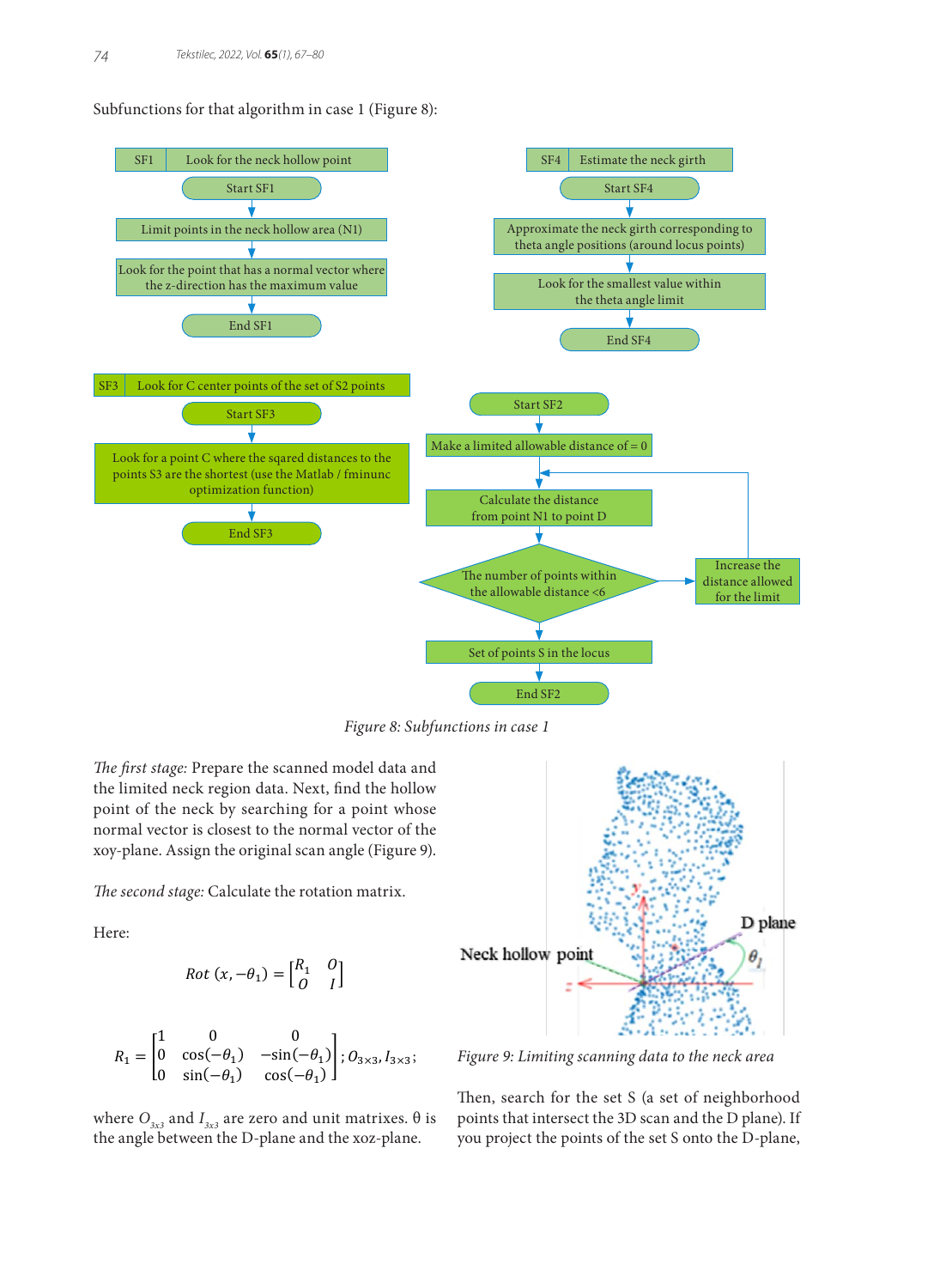you will get the set S1. Next, convert the points of S1 to the horizontal plane (by rotating S1 by Rot) (x\_theta). This defines the set S2. When creating S2, the S2 phase assigns the distance to the limit point of O and then calculates the distance from the point N1 to the D plane, which gives the number of points within the allowable distance. When this condition is satisfied, a set of points S is given in the locus. Conversely, increase the allowable limit and recalculate the distance between N1 and the D-plane until you obtain a set of points S with an allowable distance. This procedure guarantees that the required number of fast points is always found within a flexible limit.

### *The third stage:* Find the center C of the set of points of S2 set

Convert the points in S2 to the polar coordinates of the H center. This becomes S3. In the third stage, we look for a center C, whose sum of squared distances to the points S3 is smallest.

#### *The fourth stage:* Interpolate the neck curve

Corresponding to each point of  $\theta_1$ , we interpolate a Spline/Hemite base on point set S5. Calculate the neck girth by measuring the length of the closed Spline, which has just been determined. Next, check if the scanning angle satisfies the conditions  $\theta_{\rm l} = \theta_{\rm 1ma}$ . If satisfied, proceed to stage 4. On the contrary, if  $\theta_1 = \theta_1 + d \theta_1$ , this section returns to the matrix calculation  $Rot(x, \theta_1)$  and follow the stages until the correct results are obtained to finish the process of measuring in this phase.

#### *The fifth stage:* Estimate the neck girth

Average the perimeters of the necks corresponding to the changes in  $\theta_1$  angular positions, and then find the smallest value within the limit  $\theta_{_1}$  corner.

**Case 2:** Estimation of neck girth by determining the shoulder peak point.

From the scanned 3D data, including point positions and normal vectors, we can calculate the neck girth at the D-plane position containing the shoulder peak point. However, to reduce geometric errors in calculations, we need to limit the n-region data (front side from the neck hollow point to the chin,

back side from the seventh vertebra position to the neck) (Figure 10). In this case, implementation is done in five stages.



*Figure 10: The neck range limit*

*The first stage:* Find the neck hollow point

The steps of this stage include: First, prepare the 3D object data with the point coordinates and the corresponding unit normal vectors; second, limit search data to the neck region; third, find the neck-hollow point using the points whose unit normal vector is closest to that of the oxy-plane. Using a similar approach, we can easily find the peak point of the shoulder. Note that  $\theta_2$  is the angle between the D-plane and oxz-plane (see Figure 10). The D-plane contains the peak points of the ox-axis, the hollow neck and the shoulder. Finally, calculate the value of  $\theta$ <sub>2</sub>.

*The second stage:* Calculate the rotation matrix

$$
Rot(x, -\theta_2) = \begin{bmatrix} R_2 & 0 \\ 0 & I \end{bmatrix}
$$
  
where,  $R_2 = \begin{bmatrix} 1 & 0 & 0 \\ 0 & \cos(-\theta_2) & -\sin(-\theta_2) \\ 0 & \sin(-\theta_2) & \cos(-\theta_2) \end{bmatrix}$ 

Find a set of point, named S, which are neighbors of the intersection between the limit 3D model and the D2-plane. By projecting the points of set S on the D2-plane, we obtain a new set named S1. Then, by continuously converting the points of S1 to the horizontal plane through rotation transformation , we get the new set, denoted S2.

*The third stage:* Find the C center point of the S2 points

Convert the points of the S2 set to the H central coordinate will give the S3 set. Then, arrange the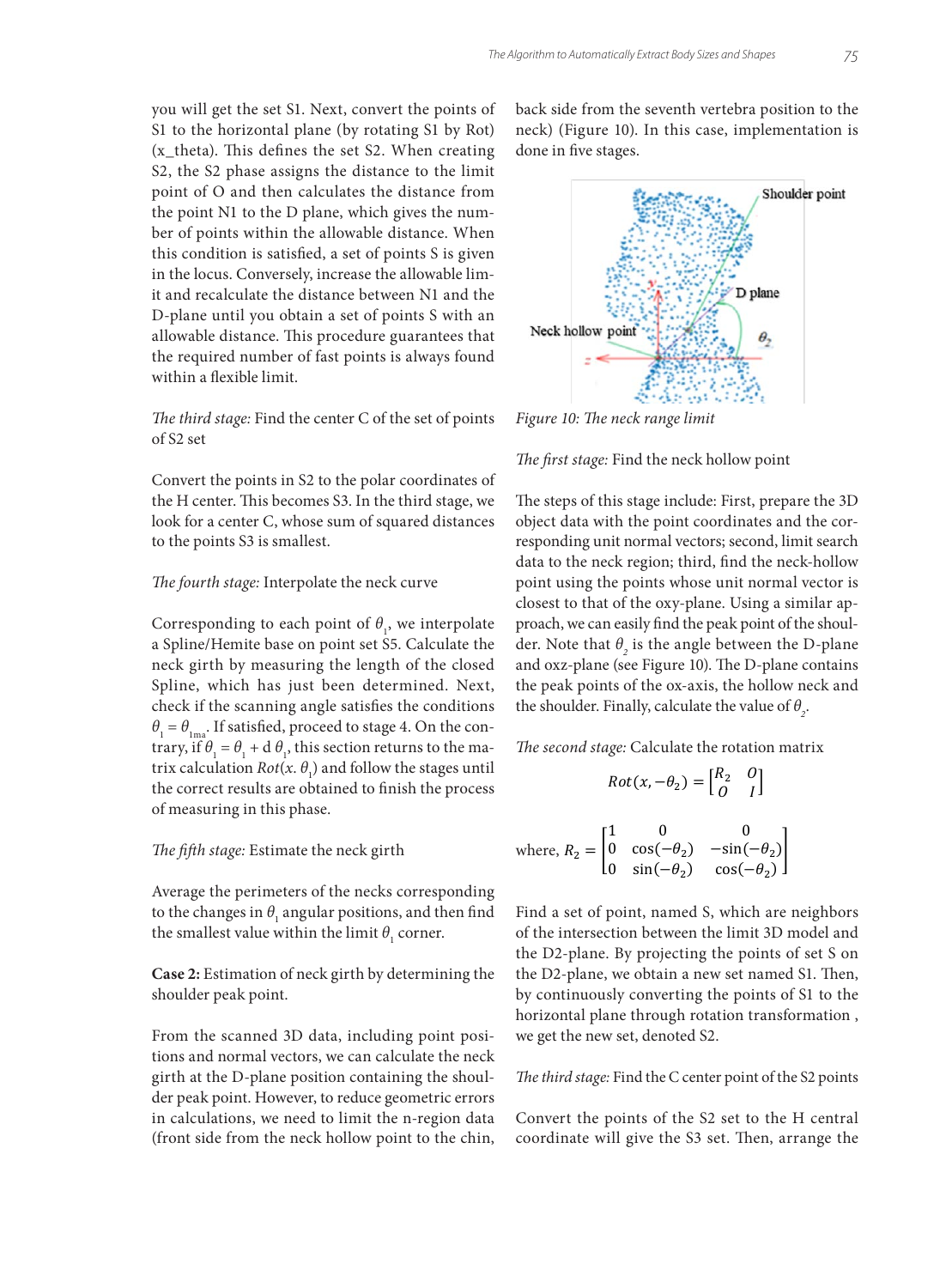points into the S3 in the polar coordinate system order to obtain an S4.

Interpolate the curve through the S5 points by the

*The fourth stage:* Interpolate neck curve

Spline/Hemite to get the closed neck value.

*The fifth stage:* Calculate the neck girth

The algorithm flowchart for estimating the neck measurement according to case 2 (Figure 11). Subfunctions for that algorithm are shown in Figure 12.



*Figure 11: The algorithm to estimate the neck measurement according to case 2*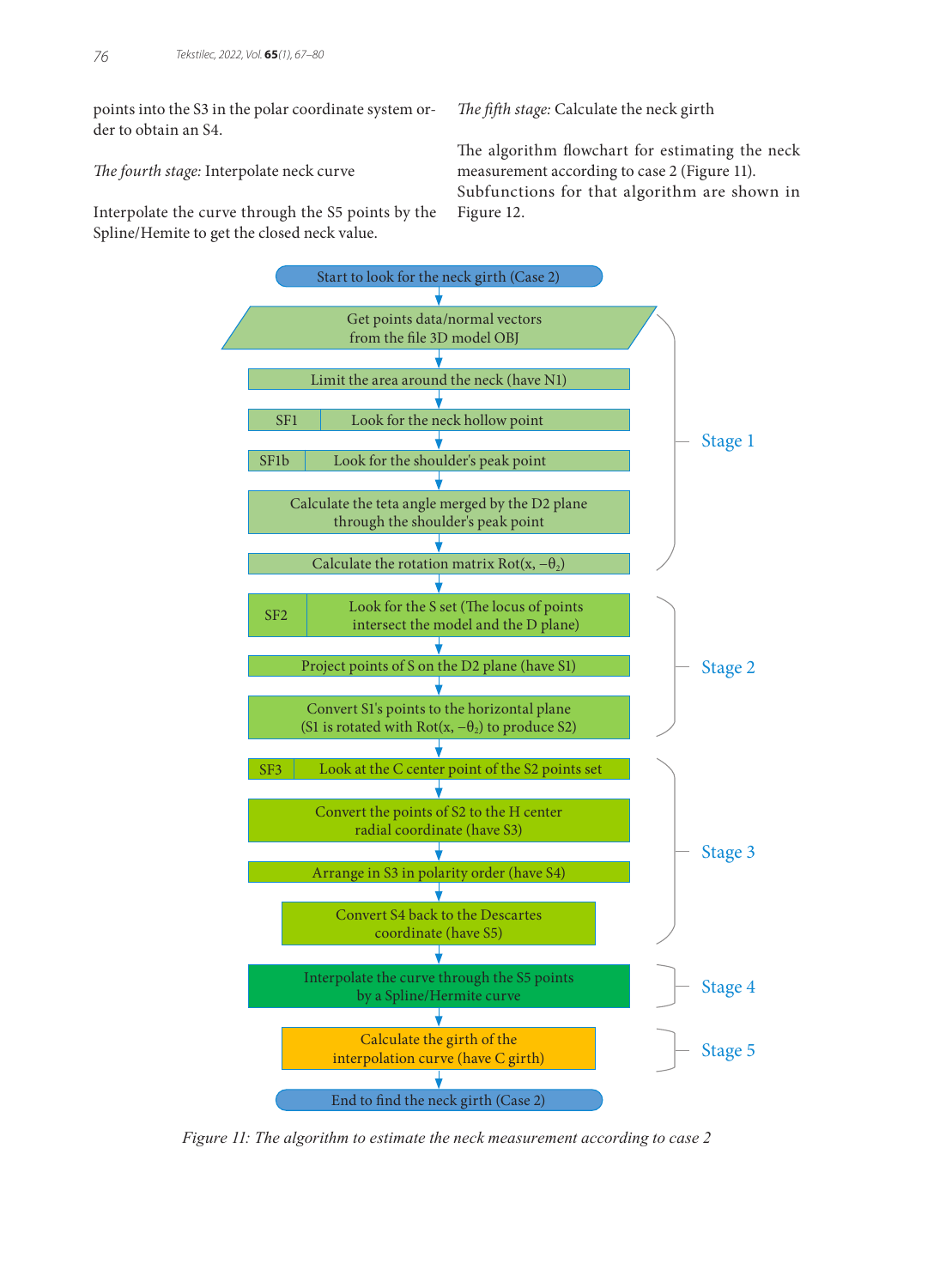

*Figure 12: Subfunctions in case 2*

#### **Calculate the crotch height**

The first stage is to limit the points within the inseam dimension range, then look for the point with the normal vector in the y-direction that has the maximum value. Next, the height from the floor to this maximum value is calculated (Figure 13). This is the inseam dimension height.



*Figure 13: The algorithm to estimate the inseam dimension*

### *3.6 The result of the automation for extracting the size and the shape*

Table 3 shows the results of automating the neck size and inseam calculation algorithm used to extract size and body shape from 30 samples of 3D scan data, with two cases for neck girth estimation. Three different scenarios are shown. In the first example, the results are identical. The scanned samples have the correct standing posture; the chin is parallel to the ground and the head is kept straight (Figure 14, a). In the second instance, the results are different from the data because of an incorrect standing posture, such as the altered head position due to leaning forward or leaning back, a hunched

back or skewed shoulders (Figure 14, b). In the third instance, the results show no size and no body shape group. For results with no size, this was mainly because the measurements of the neck girth were taken outside the boundary conditions, or due to an incorrect sample standing posture, or an altered head position due to leaning forward or backward, a hunched back, or skewed shoulders (Figure 14, c).

# 4 Conclusion

The study focused on using an automated system to extract the size and body shape in order to establish an algorithm model to extract them according to the simulation method on the Matlab software with two input variables, neck girth and inseam height. The first case is to perform a scan of the neck area through the scan angle created by the plane containing the neck hollow point and the plane of the floor. The second case is to scan the area of the neck through the scan angle created by the plane containing the shoulder's peak point intersecting the floor's plane. Also, the study analyzed the results of comparing the automation method with the simulation method. The results have shown that the scan samples with the correct scanning standing posture will give the same results. On the contrary, there are different results due to incorrect scanning positions of the sample. There are samples with small size deviations. The methods used in the research content of the paper include principal component analysis, factor analysis, and an ANOVA test to establish the sizing system tables. Moreover, the fuzzy logic technique is used to set up the numerical size extraction algorithm. The optimal search method is used to extract the size and body shape. The control test method is used to check the algorithm results again. This research proposes a way of selecting a fit size of garment for the human body. Furthermore, it may be applied to other fields in garment technology.

### *Acknowledgment*

*We acknowledge the support of time and facilities from Ho Chi Minh City University of Technology (HCMUT), VNU-HCM for this study.*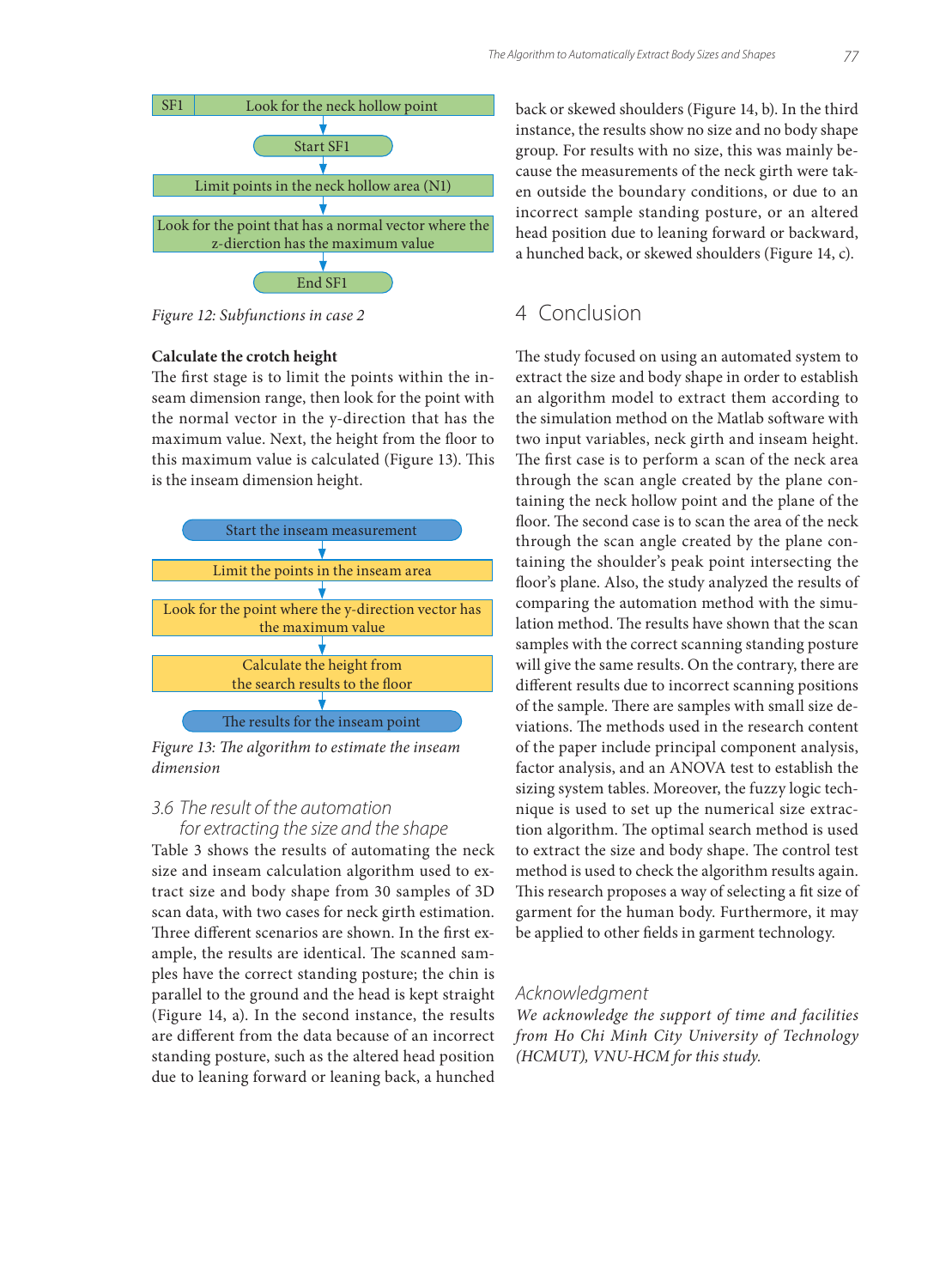| 3D object      | Neck size<br>(3D Object) | Neck size<br>(Case 1) | Neck size<br>(Case 2) | Inseam $(3D)$<br>Object) | Inseam<br>(automatic) | Size/Shape<br>(Simulink) | Size/Shape<br>(Case 1) | Size/Shape<br>(Case 2) |
|----------------|--------------------------|-----------------------|-----------------------|--------------------------|-----------------------|--------------------------|------------------------|------------------------|
| $\mathbf{1}$   | 40.05                    | 40.57                 | 36.33                 | 67.6                     | 67.51                 | 7/2                      | 7/2                    | 0.5/0.5                |
| $\overline{2}$ | 40.8                     | 41.01                 | 39.18                 | 71.03                    | 71.34                 | 8/2                      | 8/2                    | 6/1                    |
| $\mathfrak{Z}$ | 40.34                    | 37.28                 | 35.76                 | 71.26                    | 71.73                 | 7/2                      | 0.5/0.5                | 0.5/0.5                |
| 4              | 39.08                    | 39.59                 | 37.82                 | 70.48                    | 70.49                 | 6/1                      | 6/1                    | 5/1                    |
| 5              | 43.27                    | 44.56                 | 41.19                 | 73.38                    | 74.19                 | 0.5/0.5                  | 0.5/0.5                | 13/2                   |
| 6              | 37.77                    | 37.48                 | 36.05                 | 68.55                    | 68.78                 | 0.5/0.5                  | 0.5/0.5                | 0.5/0.5                |
| 7              | 38.84                    | 39.22                 | 46.31                 | 72.86                    | 73.48                 | 10/1                     | 10/1                   | 0.5/0.5                |
| 8              | 41.16                    | 40.04                 | 41.85                 | 74.76                    | 75.59                 | 13/2                     | 11/1                   | 13/2                   |
| $\overline{9}$ | 38.85                    | 42.82                 | 38.82                 | 70.88                    | 69.6                  | 6/1                      | 0.5/0.5                | 6/1                    |
| 10             | 44.09                    | 38.85                 | 31.26                 | 80.24                    | 79.94                 | 0.5/0.5                  | 15/1                   | 0.5/0.5                |
| 11             | 46.13                    | 38.53                 | 40.05                 | 73.09                    | 72.90                 | 0.5/0.5                  | 10/1                   | 11/1                   |
| 12             | 42.84                    | 51.91                 | 35.11                 | 75.05                    | 74.98                 | 14/4                     | 0.5/0.5                | 0.5/0.5                |
| 13             | 40.81                    | $40.47\,$             | 38.26                 | 75.96                    | 75.67                 | 12/2                     | 12/2                   | 0.5/0.5                |
| 14             | 37.99                    | 41.01                 | 35.22                 | 70.19                    | 70.22                 | 5/1                      | 8/2                    | 0.5/0.5                |
| 15             | 41.85                    | 36.35                 | 37.32                 | 75.7                     | 76.26                 | 13/2                     | 0.5/0.5                | 0.5/0.5                |
| 16             | 41.06                    | 40.92                 | 40.92                 | 71.68                    | 71.99                 | 8/2                      | 8/2                    | 0.5/0.5                |
| 17             | 36.1                     | 49.61                 | 37.21                 | 83.85                    | 83.21                 | 0.5/0.5                  | 0.5/0.5                | 0.5/0.5                |
| 18             | 38.44                    | 38.46                 | 39.36                 | 73.3                     | 72.72                 | 10/1                     | 10/1                   | 11/1                   |
| 19             | 38.83                    | 39.14                 | 37.6                  | 77.54                    | 77.63                 | 15/1                     | 15/1                   | 0.5/0.5                |
| 20             | 41.31                    | 41.53                 | 40.63                 | 73.58                    | 73.35                 | 13/2                     | 13/2                   | 12/2                   |
| 21             | 38.14                    | 38.87                 | 51.26                 | 73.55                    | 74.14                 | 0.5/0.5                  | 10/1                   | 0.5/0.5                |
| 22             | 40.05                    | 40.42                 | 39.38                 | 79.16                    | 79.2                  | 16/1                     | 16/1                   | 15/1                   |
| 23             | 46.84                    | 33.67                 | 37.05                 | 71.59                    | 72.6                  | 0.5/0.5                  | 0.5/0.5                | 0.5/0.5                |
| 24             | 36.35                    | 35.95                 | 34.75                 | 65.45                    | 65.55                 | 0.5/0.5                  | 0.5/0.5                | 0.5/0.5                |
| 25             | 43.01                    | 46.37                 | 43.03                 | 77.32                    | 77.18                 | 0.5/0.5                  | 0.5/0.5                | 0.5/0.5                |
| 26             | 37.54                    | 36.78                 | 38.8                  | 69.81                    | 69.88                 | 0.5/0.5                  | 0.5/0.5                | 6/1                    |
| 27             | 38.65                    | 34.61                 | 41.72                 | 75.42                    | 75.75                 | 10/1                     | 0.5/0.5                | 13/2                   |
| 28             | 43.03                    | 36.5                  | 45.29                 | 81.64                    | 83.25                 | 19/4                     | 0.5/0.5                | 0.5/0.5                |
| 29             | 38.95                    | 32.31                 | 33.67                 | 72.14                    | 72.62                 | 6/1                      | 0.5/0.5                | 0.5/0.5                |
| 30             | 41.2                     | 45.39                 | 41.43                 | 72.58                    | 72.69                 | 13/2                     | 0.5/0.5                | 13/2                   |

*Table 3: The results of dimensions and extraction body size/shape by the method of inputting data directly into the simulation program and the automating method*



*Figure 14: a) The sample's images in boundary conditions, b) The sample's images with a forward-leaning head, c) The sample's images in boundary conditions*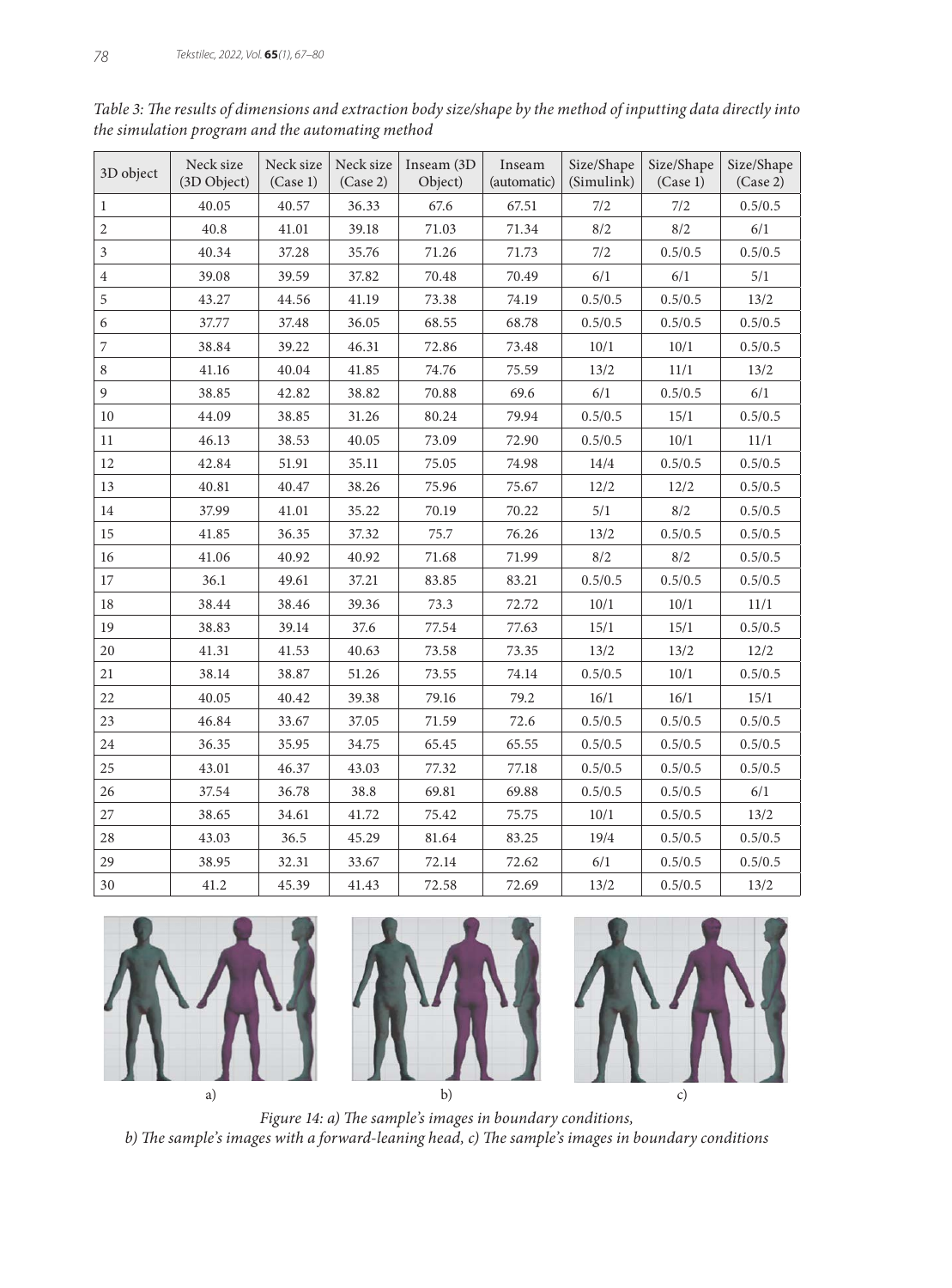# References

- 1. YOON, Kyung, NAM, Yun Ja. Women's pant pattern design according to the style using 3D body scan data. *Journal of the Korean Society of Clothing and Textiles,* 2016, **40**(1), 97**–**113, doi: 10.5850/JKSCT.2016.40.1.97.
- 2. HWANG SHIN,Su-Jeong, CHANG, Hyo Jung and YOO, Sang-Mi. A case study of the 3D design process applied for customized art wears. *ITAA Annual Conference Proceedings,* 2016, **73**(1), 1**–**2, https://www.iastatedigitalpress.com/itaa/article/ id/2998/.
- 3. PARKER, Christopher J., GILL, Simeon, HAYES, Stephen G. 3D body scanning has suitable reliability: an anthropometric investigation for garment construction. In *8th International Conference and Exhibition on 3D Body Scanning and Processing Technologies, Montreal, Canada*, 2017, 298**–**305, doi: 10.15221/17.298.
- 4. MA, Qianli, TANG, Siyu, PUJADES, Sergi, PONS-MOLL, Gerard, RANJAN, Anurag, BLACK Michael J. Dressing 3D humans using a conditional Mesh-VAE-GAN [online]. arXiv:1907.13615v1 [accessed 17. 11. 2021]. Available on World Wide Web: <https://www. researchgate.net/profile/Gerard-Pons-Moll/ publication/334821694\_Dressing\_3D\_Humans\_ using\_a\_Conditional\_Mesh-VAE-GAN/ links/5d768c1f4585151ee4ab0026/Dressing-3D-Humans-using-a-Conditional-Mesh-VAE-GAN. pdf>.
- 5. XIA, Likun, YANG, Jian, HAN, Tao, XU, Huiming, YANG, Qi, ZHAO, Yitian, WANG, Yongtian. A mobilized automatic human body measure system using neural network. *Multimedia Tools and Applications*, 2019, **78**, 11291–11311, doi: 10.1007/s11042-018-6645-6.
- 6. WANG, Zhen, ZHONG, Yue Qi, CHEN, Kai Jie, RUAN, Jia Yi, ZHU, Jin Cheng. 3D human body data acquisition and fit evaluation of clothing. *Advanced Materials Research,* 2014, **989–994**, 4161**–**4164, doi: 10.4028/www.scientific.net/ amr.989-994.4161.
- 7. SAINT, Alexandre, SHABAYEK, Abd El Rahman, CHERENKOVA, Kseniya, GUSEV, Gleb, AOUADA, Djamila, OTTERSTEN, Björn. Bodyfitr: robust automatic 3D human body fitting. *IEEE International Conference on Image Processing (ICIP), Taipei, Taiwan,* 2019, 484**–**488, doi: 10.1109/ICIP.2019.8803819.
- 8. APEAGYEI, Phoebe, R. Application of 3D body scanning technology to human measurement for clothing Fit. *International Journal of Digital Content Technology and its Applications,* 2010, **4**(7), 58**–**68.
- 9. DEVANNE, Maxime, WANNOUS, Hazem, BERRETTI, Stefano, PALA, Pietro, DAOUDI, Mohamed, DEL BIMBO, Alberto. 3-D human action recognition by shape analysis of motion trajectories on riemannian manifold. *IEEE Transactions on Cybernetics*, 2015, **45**(7), 1340**–** 1352, doi: 10.1109/TCYB.2014.2350774.
- 10. SPAHIU, T., SHEHI, E., PIPERI, E. Anthropometric studies: advanced 3D method for taking anthropometric data in Albania. *International Journal of Innovative Research in Science, Engineering and Technology*, 2015, **4**(4), 2136**–**2142, doi: 10.15680/IJIRSET.2015.0404065.
- 11. AZOUZ, Zouhour Ben, RIOUX, Marc, SHU, Chang, LEPAGE, Richard. Characterizing human shape variation using 3D anthropometric data. *The Visual Computer*, 2006, **22,** 302–314, doi: 10.1007/s00371-006-0006-6.
- 12. BALLESTER, Alfredo, PARRILLA, Eduardo, URIEL, Jordi, PIEROLA, Ana, ALEMANY, Sandra, NACHER, Beatriz, GONZALEZ, Jorge, GONZALEZ, Juan Carlos. 3D-Based resources fostering the analysis, use, and exploitation of available body anthropometric data. In *Proceedings of 5th International Conference on 3D Body Scanning Technologies, Lugano, Switzerland, 2014,* 237**–**247, doi: 10.15221/14.237.
- 13. COTTLE, Frederick S., ULRICH, Pamela V, TEEL, Karla P. Framework of understanding somatological constructs relative to the fit of apparel. In *Proceedings of 5th International Conference on 3D Body Scanning Technologies, Lugano, Switzerland, 2014,* 347**–**356, doi: 10.15221/14.347.
- 14. VURUSKAN, Arzu, BULGUN, Ender. Identification of female body shapes based on numerical evaluations. *International Journal of Clothing Science and Technology*, 2011, **23**(1), 46**–**60. doi: 10.1108/09556221111096732.
- 15. KIM, Soyoung, JEONG, Yeonhee, LEE, Yejin, HONG, Kyunghi. 3D pattern development of tight-fitting dress for an assymetrical female manikin. *Fibers and Polymers,* 2010, **11**, 142**–**146, doi: 10.1007/s12221-010-0142-5.
- 16. KIM, Sungmin. Analysis of human body surface shape using parametric design method. *International Journal of Clothing Science and*